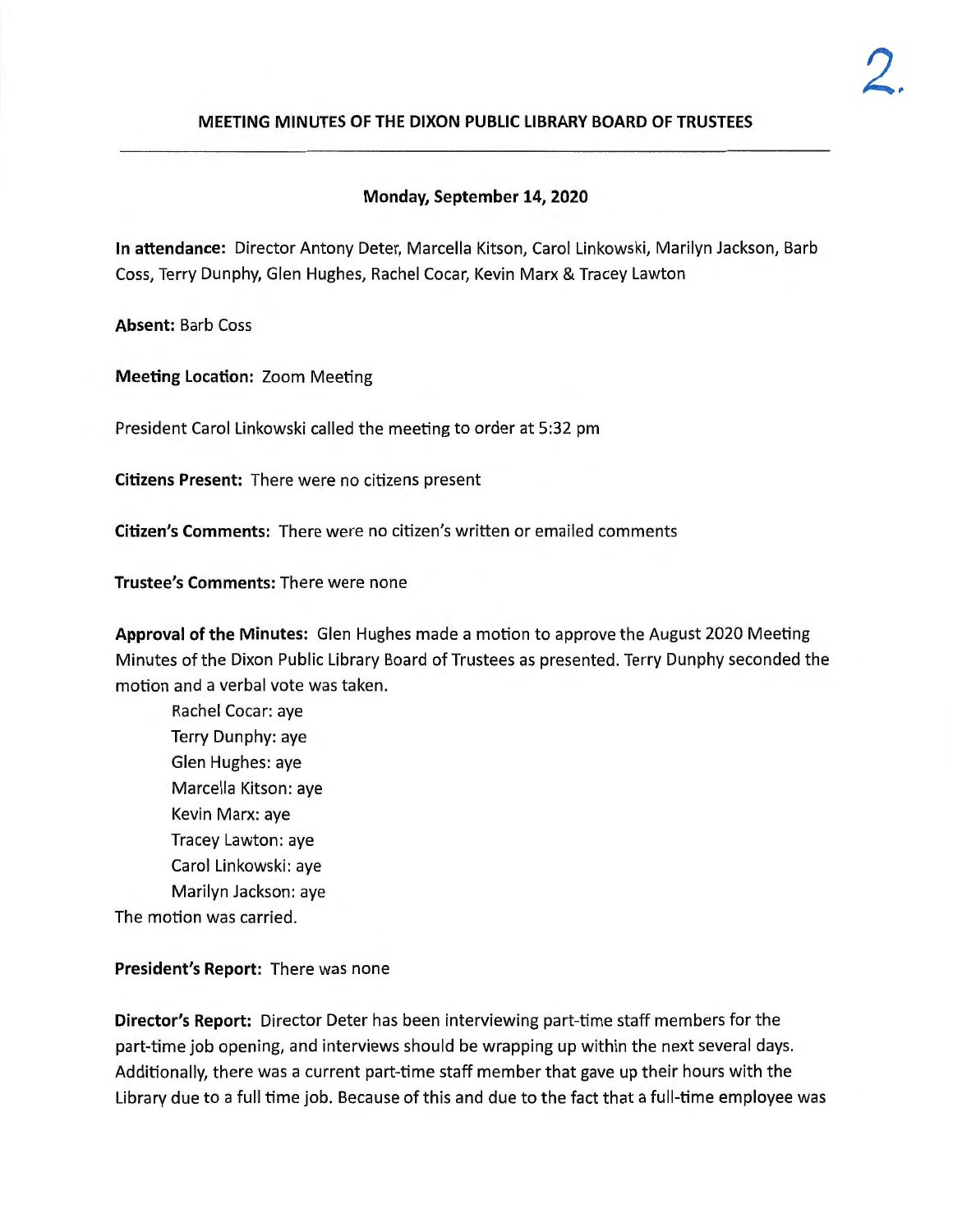not hired 15 months ago to replace the full-time employee that left the Library, the Director would like to move a current part-time member to full time. However, there are some concerns:

1. The health insurance budget from the current fiscal year would need to be increased because a full time employee would be eligible for health insurance.

2. Director Deter would need to check with the city to make sure this would not interfere with the IMRF budget

3. Interviews would have to happen and thus, the staff member would not be guaranteed the job - it would go to the best candidate.

There are largely two choices: get the Board tentative approval for an amendment to the budget for October now or get a formal amendment in October which allows the Board time to look over the budget. It was asked by a Board Member if the advertisement process for the position could begin now. The Director indicated that if the Board tentatively supported the idea of hiring a full-time employee, then advertising could begin as soon as tomorrow. The Board agreed to tentatively allow a new full time person to be hired which would allow for advertising to begin.

**Treasurer's Report:** Marcella Kiston made a motion to ratify the Treasurer's Report for August 2020 . Glen Hughes seconded the motion and a verbal vote was taken:

Rachel Cocar: aye Terry Dunphy: aye Glen Hughes: aye Kevin **Marx:** aye Marcella Kitson: aye Tracey Lawton: aye Carol Linkowski: aye Marilyn Jackson: aye The motion was carried.

**Invoices and Expenditures:** Glen Hughes made a motion to ratify the Library Invoices and Expenditures for August 2020. Terry Dunphy seconded the motion and a verbal vote was taken:

Rachel Cocar:aye Terry Dunphy: aye Glen Hughes: aye Kevin Marx: aye Marcella Kitson: aye Tracey Lawton: aye Carol Linkowski: aye Marilyn Jackson: aye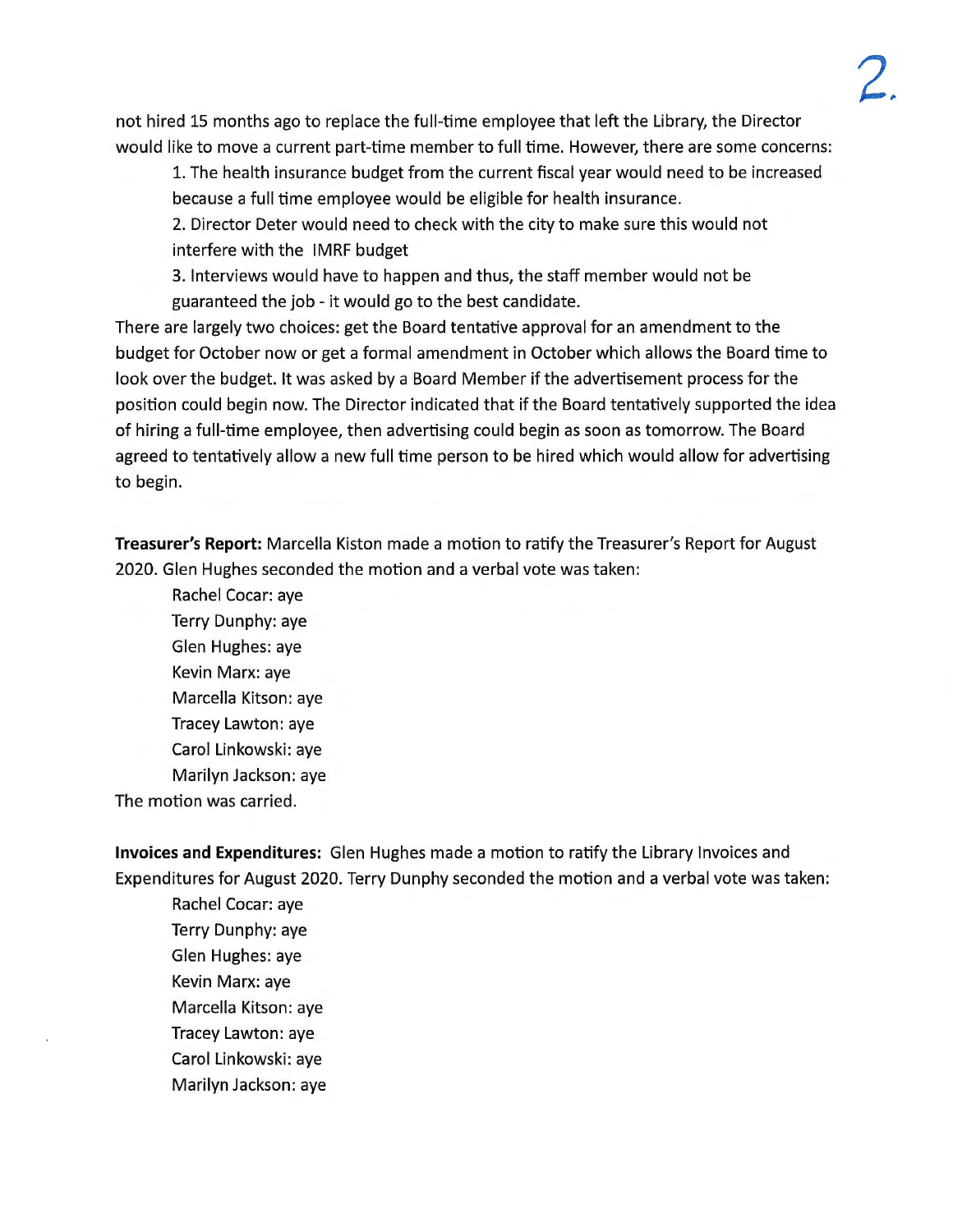The motion was carried.

### **Committee Reports:**

- **Finance and Budget:** none
- **Building and Grounds:** none
- **Personnel and Salary: report deferred to number 11 on agenda**
- **By-Laws, Policies, and Procedures:** none
- **Technology and Technology Resources:** none

### **Unfinished Business:** none

### **Regular Calendar Business:**

- Discuss and begin implementation of evaluation of Library Director:
	- $\triangleright$  The committee asked the Director to contact his network about library director evaluations and, as a result, the committee wound up with about a half dozen samples of evaluations. Of these examples, there are several that can be adopted to use for Dixon Library.
	- $\triangleright$  The committee has decided that part of the Director's evaluation should also be based on feedback from the Library staff in the form of a survey and a satisfaction survey completed by patrons of the Library.
	- $\triangleright$  It was asked by the Board that this evaluation be completed by the time the budget had to be approved so any increase in the Director's salary could be included in the 2021-2022 budget. Because of this request:
		- $\blacksquare$  the committee members will have a formal version of the Directory Evaluation Work Plan Document to present at the October meeting - a rough draft was presented to the Board by Kevin Marx at tonight's Board Meeting.
		- The surveys would be distributed in October which would give staff and patrons the month of October to complete the surveys. It was suggested that the City of Dixon HR department be consulted in regards to the staff survey.
		- **•** The results would be calculated and given to the Board Members at the end of October. This will allow the Board time to look at the results and thus be ready to discuss them at the November Board Meeting.
- Discuss goals and objectives arising from survey of Serving Our Public: